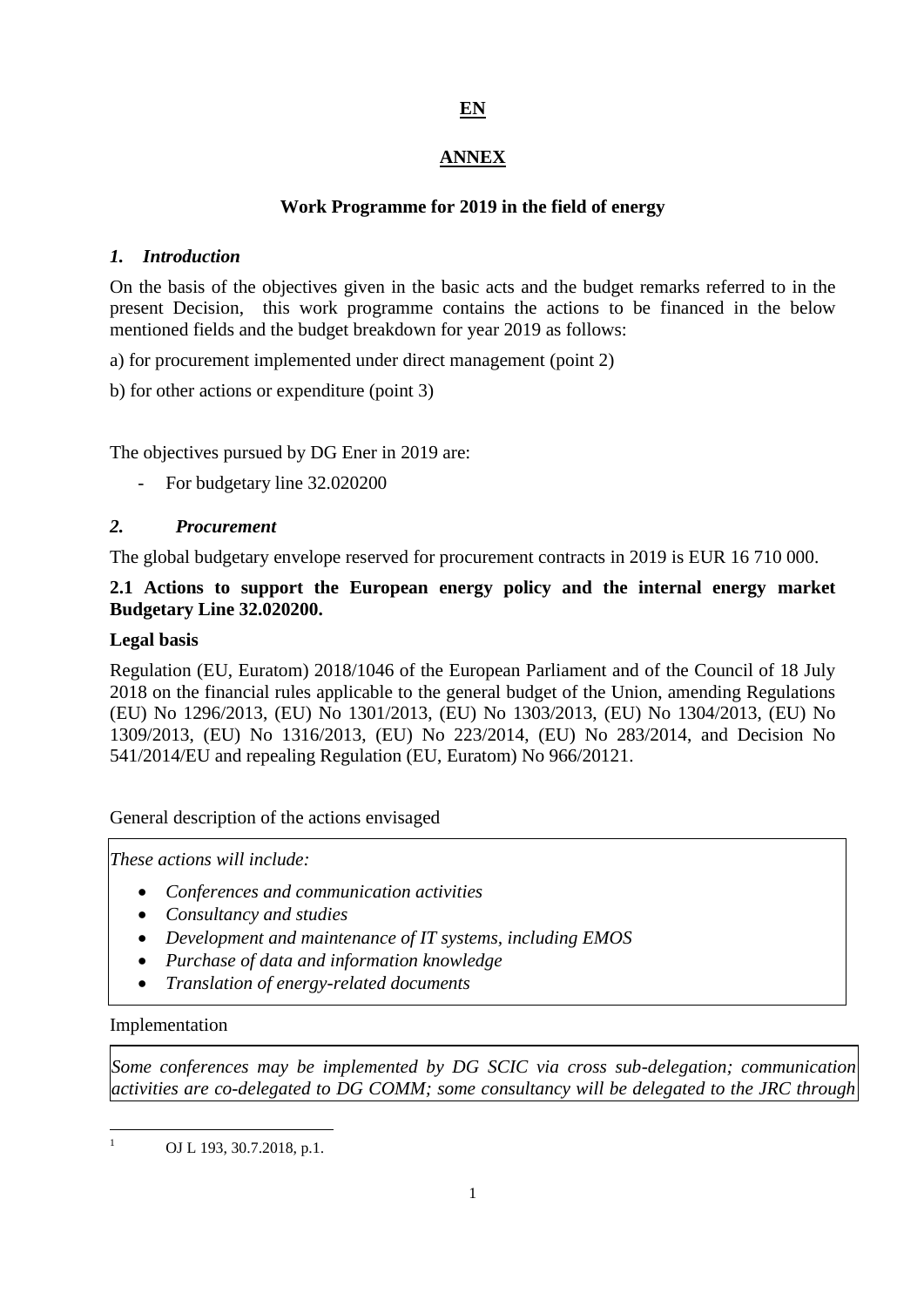*a specific administrative arrangement; publications are co-delegated to OPOCE; translations are co-delegated to DGT; some IT development and maintenance are co-delegated to DIGIT through dedicated memorandums of understanding.*

# **2.2Actions to support Nuclear Safeguards Budgetary Line 32.030100**

# **Legal basis**

- Commission Regulation (Euratom) No 302/2005 of 8 February 2005 on the application of Euratom safeguards (OJ L 54, 28.2.2005, p. 1).
- Task resulting from specific powers directly conferred on the Commission by the Euratom Treaty under Chapter VII and Article 174.

# General description of the actions envisaged

*These actions will include:*

- *Development, consultancy and maintenance of IT systems & IT Equipments*
- *Training for nuclear safeguard inspectors and technicians*
- *Purchase of Inspection equipment, maintenance,transport, etc.*

### Implementation

*DG ENER, DIGIT* 

# **2.3 Actions to support Nuclear Safety**

### **Legal basis**

 Task resulting from specific powers directly conferred on the Commission by the Euratom Treaty under Chapter VII and Article 174.

General description of the actions envisaged

*These actions will include:*

- *Conferences*
- *Communication activities*
- *Studies*
- *Development and maintenance of IT systems & IT Equipments*

### Implementation

*DG ENER, DG COMM, JRC, DIGIT,* 

# *3. Other actions or expenditure (no grants)* **Legal basis**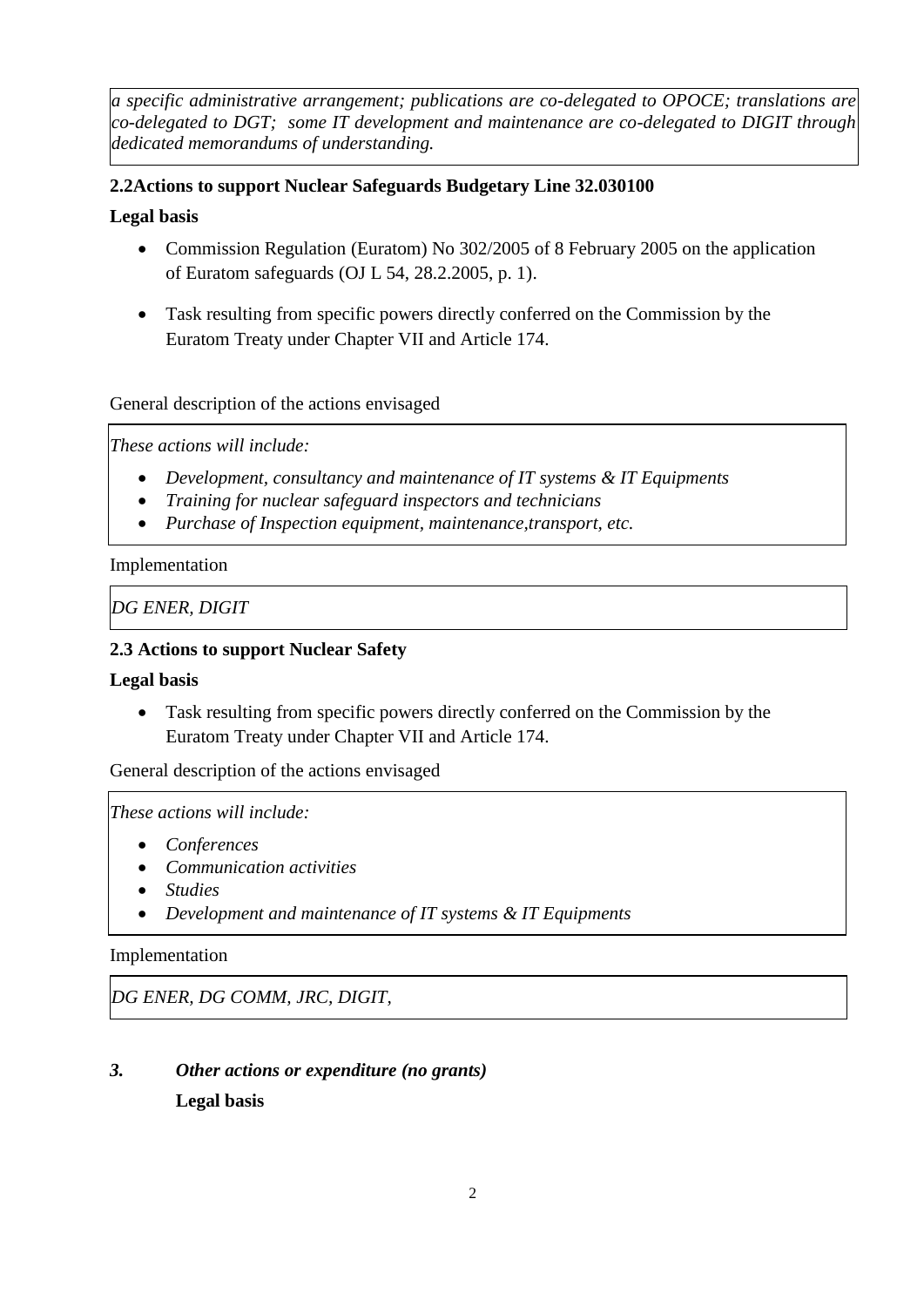Regulation (EU, Euratom) 2018/1046 of the European Parliament and of the Council of 18 July 2018 on the financial rules applicable to the general budget of the Union, amending Regulations (EU) No 1296/2013, (EU) No 1301/2013, (EU) No 1303/2013, (EU) No 1304/2013, (EU) No 1309/2013, (EU) No 1316/2013, (EU) No 223/2014, (EU) No 283/2014, and Decision No 541/2014/EU and repealing Regulation (EU, Euratom) No 966/20122.

### **3.1. Contribution to Energy Charter Secretariat**

Amount

EUR 150 000

Description

Budget line 32.0202

Membership fee

Voluntary Contribution to the Energy Charter Secretariat which will be devoted to supporting the Energy Charter Secretariat to organise and conduct its activities under the Energy Charter Treaty.The EU is a Contracting Party to the Energy Charter Treaty. (FV 340)

#### **3.2. Inspections – Mission costs**

Amount

EUR 2 600 000

Description

Budget line 32.0301

Safeguards related missions including inspections, asociated technical missions and meetings held in connection with safeguards activities for DG ENER Directorate E Euratom Safeguards (FV 22).

#### **3.3. Reimbursement to nuclear operators and other nuclear related services**

Amount

EUR 4 520 000

Description

 $\frac{1}{2}$ OJ L 193, 30.7.2018, p.1.